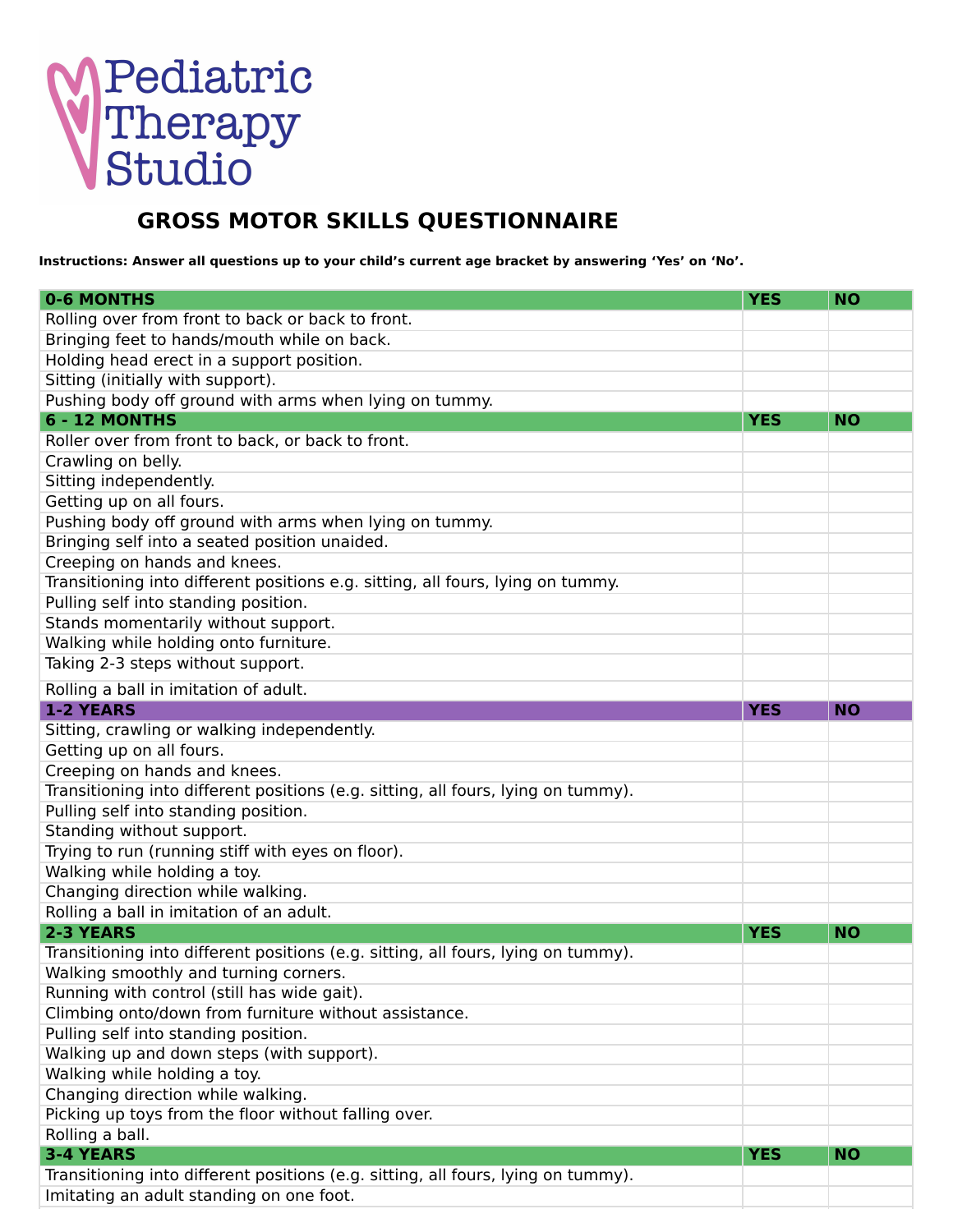| Imitating simple bilateral movements of limbs (e.g. arms up together).                                                                                                                                                                                                                                                                                                                                                                                                                                                                                                                                                                                                                                                                                                                                                                                                                                                                                                                                                                                                                                                                                                                                                                                                                                                                                                            |            |           |
|-----------------------------------------------------------------------------------------------------------------------------------------------------------------------------------------------------------------------------------------------------------------------------------------------------------------------------------------------------------------------------------------------------------------------------------------------------------------------------------------------------------------------------------------------------------------------------------------------------------------------------------------------------------------------------------------------------------------------------------------------------------------------------------------------------------------------------------------------------------------------------------------------------------------------------------------------------------------------------------------------------------------------------------------------------------------------------------------------------------------------------------------------------------------------------------------------------------------------------------------------------------------------------------------------------------------------------------------------------------------------------------|------------|-----------|
| Running with control.                                                                                                                                                                                                                                                                                                                                                                                                                                                                                                                                                                                                                                                                                                                                                                                                                                                                                                                                                                                                                                                                                                                                                                                                                                                                                                                                                             |            |           |
| Climbing onto/down from furniture without assistance.                                                                                                                                                                                                                                                                                                                                                                                                                                                                                                                                                                                                                                                                                                                                                                                                                                                                                                                                                                                                                                                                                                                                                                                                                                                                                                                             |            |           |
| Climbing on jungle gym and ladders.                                                                                                                                                                                                                                                                                                                                                                                                                                                                                                                                                                                                                                                                                                                                                                                                                                                                                                                                                                                                                                                                                                                                                                                                                                                                                                                                               |            |           |
| Pedalling a tricycle.                                                                                                                                                                                                                                                                                                                                                                                                                                                                                                                                                                                                                                                                                                                                                                                                                                                                                                                                                                                                                                                                                                                                                                                                                                                                                                                                                             |            |           |
| Changing direction while walking.                                                                                                                                                                                                                                                                                                                                                                                                                                                                                                                                                                                                                                                                                                                                                                                                                                                                                                                                                                                                                                                                                                                                                                                                                                                                                                                                                 |            |           |
| Walking up and down stairs with alternating feet.                                                                                                                                                                                                                                                                                                                                                                                                                                                                                                                                                                                                                                                                                                                                                                                                                                                                                                                                                                                                                                                                                                                                                                                                                                                                                                                                 |            |           |
|                                                                                                                                                                                                                                                                                                                                                                                                                                                                                                                                                                                                                                                                                                                                                                                                                                                                                                                                                                                                                                                                                                                                                                                                                                                                                                                                                                                   |            |           |
| Jumping with two feet together 5 times in a row.                                                                                                                                                                                                                                                                                                                                                                                                                                                                                                                                                                                                                                                                                                                                                                                                                                                                                                                                                                                                                                                                                                                                                                                                                                                                                                                                  |            |           |
| Walking on tip toes.                                                                                                                                                                                                                                                                                                                                                                                                                                                                                                                                                                                                                                                                                                                                                                                                                                                                                                                                                                                                                                                                                                                                                                                                                                                                                                                                                              |            |           |
| Picking up toys from the floor without falling over.                                                                                                                                                                                                                                                                                                                                                                                                                                                                                                                                                                                                                                                                                                                                                                                                                                                                                                                                                                                                                                                                                                                                                                                                                                                                                                                              |            |           |
| Throwing objects with an overarm action at a target.                                                                                                                                                                                                                                                                                                                                                                                                                                                                                                                                                                                                                                                                                                                                                                                                                                                                                                                                                                                                                                                                                                                                                                                                                                                                                                                              |            |           |
| Rolling a ball.                                                                                                                                                                                                                                                                                                                                                                                                                                                                                                                                                                                                                                                                                                                                                                                                                                                                                                                                                                                                                                                                                                                                                                                                                                                                                                                                                                   |            |           |
| Catching a ball (using the whole body, not just arms).                                                                                                                                                                                                                                                                                                                                                                                                                                                                                                                                                                                                                                                                                                                                                                                                                                                                                                                                                                                                                                                                                                                                                                                                                                                                                                                            |            |           |
| <b>4-5 YEARS</b>                                                                                                                                                                                                                                                                                                                                                                                                                                                                                                                                                                                                                                                                                                                                                                                                                                                                                                                                                                                                                                                                                                                                                                                                                                                                                                                                                                  | <b>YES</b> | <b>NO</b> |
| Standing on one foot for up to 5 seconds.                                                                                                                                                                                                                                                                                                                                                                                                                                                                                                                                                                                                                                                                                                                                                                                                                                                                                                                                                                                                                                                                                                                                                                                                                                                                                                                                         |            |           |
| Imitating simple bilateral movements of limbs (e.g. arms up together).                                                                                                                                                                                                                                                                                                                                                                                                                                                                                                                                                                                                                                                                                                                                                                                                                                                                                                                                                                                                                                                                                                                                                                                                                                                                                                            |            |           |
| Walking up and down stairs with alternating feet.                                                                                                                                                                                                                                                                                                                                                                                                                                                                                                                                                                                                                                                                                                                                                                                                                                                                                                                                                                                                                                                                                                                                                                                                                                                                                                                                 |            |           |
| Climbing onto/down from furniture without assistance.                                                                                                                                                                                                                                                                                                                                                                                                                                                                                                                                                                                                                                                                                                                                                                                                                                                                                                                                                                                                                                                                                                                                                                                                                                                                                                                             |            |           |
| Climbing on jungle gym and ladders.                                                                                                                                                                                                                                                                                                                                                                                                                                                                                                                                                                                                                                                                                                                                                                                                                                                                                                                                                                                                                                                                                                                                                                                                                                                                                                                                               |            |           |
| Pedalling a tricycle.                                                                                                                                                                                                                                                                                                                                                                                                                                                                                                                                                                                                                                                                                                                                                                                                                                                                                                                                                                                                                                                                                                                                                                                                                                                                                                                                                             |            |           |
| Kicking a ball forwards.                                                                                                                                                                                                                                                                                                                                                                                                                                                                                                                                                                                                                                                                                                                                                                                                                                                                                                                                                                                                                                                                                                                                                                                                                                                                                                                                                          |            |           |
| Throwing a ball overarm.                                                                                                                                                                                                                                                                                                                                                                                                                                                                                                                                                                                                                                                                                                                                                                                                                                                                                                                                                                                                                                                                                                                                                                                                                                                                                                                                                          |            |           |
| Catching a ball that has been bounced.                                                                                                                                                                                                                                                                                                                                                                                                                                                                                                                                                                                                                                                                                                                                                                                                                                                                                                                                                                                                                                                                                                                                                                                                                                                                                                                                            |            |           |
|                                                                                                                                                                                                                                                                                                                                                                                                                                                                                                                                                                                                                                                                                                                                                                                                                                                                                                                                                                                                                                                                                                                                                                                                                                                                                                                                                                                   |            |           |
| Catching a ball with hands instead of using arms and body.                                                                                                                                                                                                                                                                                                                                                                                                                                                                                                                                                                                                                                                                                                                                                                                                                                                                                                                                                                                                                                                                                                                                                                                                                                                                                                                        |            |           |
| Running around obstacles.                                                                                                                                                                                                                                                                                                                                                                                                                                                                                                                                                                                                                                                                                                                                                                                                                                                                                                                                                                                                                                                                                                                                                                                                                                                                                                                                                         |            |           |
| Jumping 10 times in a row, maintaining the distance of jumps.                                                                                                                                                                                                                                                                                                                                                                                                                                                                                                                                                                                                                                                                                                                                                                                                                                                                                                                                                                                                                                                                                                                                                                                                                                                                                                                     |            |           |
|                                                                                                                                                                                                                                                                                                                                                                                                                                                                                                                                                                                                                                                                                                                                                                                                                                                                                                                                                                                                                                                                                                                                                                                                                                                                                                                                                                                   |            |           |
|                                                                                                                                                                                                                                                                                                                                                                                                                                                                                                                                                                                                                                                                                                                                                                                                                                                                                                                                                                                                                                                                                                                                                                                                                                                                                                                                                                                   |            |           |
|                                                                                                                                                                                                                                                                                                                                                                                                                                                                                                                                                                                                                                                                                                                                                                                                                                                                                                                                                                                                                                                                                                                                                                                                                                                                                                                                                                                   |            |           |
|                                                                                                                                                                                                                                                                                                                                                                                                                                                                                                                                                                                                                                                                                                                                                                                                                                                                                                                                                                                                                                                                                                                                                                                                                                                                                                                                                                                   |            |           |
|                                                                                                                                                                                                                                                                                                                                                                                                                                                                                                                                                                                                                                                                                                                                                                                                                                                                                                                                                                                                                                                                                                                                                                                                                                                                                                                                                                                   |            |           |
|                                                                                                                                                                                                                                                                                                                                                                                                                                                                                                                                                                                                                                                                                                                                                                                                                                                                                                                                                                                                                                                                                                                                                                                                                                                                                                                                                                                   |            |           |
|                                                                                                                                                                                                                                                                                                                                                                                                                                                                                                                                                                                                                                                                                                                                                                                                                                                                                                                                                                                                                                                                                                                                                                                                                                                                                                                                                                                   | <b>YES</b> | <b>NO</b> |
|                                                                                                                                                                                                                                                                                                                                                                                                                                                                                                                                                                                                                                                                                                                                                                                                                                                                                                                                                                                                                                                                                                                                                                                                                                                                                                                                                                                   |            |           |
|                                                                                                                                                                                                                                                                                                                                                                                                                                                                                                                                                                                                                                                                                                                                                                                                                                                                                                                                                                                                                                                                                                                                                                                                                                                                                                                                                                                   |            |           |
|                                                                                                                                                                                                                                                                                                                                                                                                                                                                                                                                                                                                                                                                                                                                                                                                                                                                                                                                                                                                                                                                                                                                                                                                                                                                                                                                                                                   |            |           |
|                                                                                                                                                                                                                                                                                                                                                                                                                                                                                                                                                                                                                                                                                                                                                                                                                                                                                                                                                                                                                                                                                                                                                                                                                                                                                                                                                                                   |            |           |
|                                                                                                                                                                                                                                                                                                                                                                                                                                                                                                                                                                                                                                                                                                                                                                                                                                                                                                                                                                                                                                                                                                                                                                                                                                                                                                                                                                                   |            |           |
|                                                                                                                                                                                                                                                                                                                                                                                                                                                                                                                                                                                                                                                                                                                                                                                                                                                                                                                                                                                                                                                                                                                                                                                                                                                                                                                                                                                   |            |           |
|                                                                                                                                                                                                                                                                                                                                                                                                                                                                                                                                                                                                                                                                                                                                                                                                                                                                                                                                                                                                                                                                                                                                                                                                                                                                                                                                                                                   |            |           |
|                                                                                                                                                                                                                                                                                                                                                                                                                                                                                                                                                                                                                                                                                                                                                                                                                                                                                                                                                                                                                                                                                                                                                                                                                                                                                                                                                                                   |            |           |
|                                                                                                                                                                                                                                                                                                                                                                                                                                                                                                                                                                                                                                                                                                                                                                                                                                                                                                                                                                                                                                                                                                                                                                                                                                                                                                                                                                                   |            |           |
|                                                                                                                                                                                                                                                                                                                                                                                                                                                                                                                                                                                                                                                                                                                                                                                                                                                                                                                                                                                                                                                                                                                                                                                                                                                                                                                                                                                   |            |           |
|                                                                                                                                                                                                                                                                                                                                                                                                                                                                                                                                                                                                                                                                                                                                                                                                                                                                                                                                                                                                                                                                                                                                                                                                                                                                                                                                                                                   |            |           |
|                                                                                                                                                                                                                                                                                                                                                                                                                                                                                                                                                                                                                                                                                                                                                                                                                                                                                                                                                                                                                                                                                                                                                                                                                                                                                                                                                                                   |            |           |
|                                                                                                                                                                                                                                                                                                                                                                                                                                                                                                                                                                                                                                                                                                                                                                                                                                                                                                                                                                                                                                                                                                                                                                                                                                                                                                                                                                                   |            |           |
|                                                                                                                                                                                                                                                                                                                                                                                                                                                                                                                                                                                                                                                                                                                                                                                                                                                                                                                                                                                                                                                                                                                                                                                                                                                                                                                                                                                   |            |           |
|                                                                                                                                                                                                                                                                                                                                                                                                                                                                                                                                                                                                                                                                                                                                                                                                                                                                                                                                                                                                                                                                                                                                                                                                                                                                                                                                                                                   |            |           |
|                                                                                                                                                                                                                                                                                                                                                                                                                                                                                                                                                                                                                                                                                                                                                                                                                                                                                                                                                                                                                                                                                                                                                                                                                                                                                                                                                                                   | <b>YES</b> | <b>NO</b> |
|                                                                                                                                                                                                                                                                                                                                                                                                                                                                                                                                                                                                                                                                                                                                                                                                                                                                                                                                                                                                                                                                                                                                                                                                                                                                                                                                                                                   |            |           |
|                                                                                                                                                                                                                                                                                                                                                                                                                                                                                                                                                                                                                                                                                                                                                                                                                                                                                                                                                                                                                                                                                                                                                                                                                                                                                                                                                                                   |            |           |
|                                                                                                                                                                                                                                                                                                                                                                                                                                                                                                                                                                                                                                                                                                                                                                                                                                                                                                                                                                                                                                                                                                                                                                                                                                                                                                                                                                                   |            |           |
|                                                                                                                                                                                                                                                                                                                                                                                                                                                                                                                                                                                                                                                                                                                                                                                                                                                                                                                                                                                                                                                                                                                                                                                                                                                                                                                                                                                   |            |           |
|                                                                                                                                                                                                                                                                                                                                                                                                                                                                                                                                                                                                                                                                                                                                                                                                                                                                                                                                                                                                                                                                                                                                                                                                                                                                                                                                                                                   |            |           |
|                                                                                                                                                                                                                                                                                                                                                                                                                                                                                                                                                                                                                                                                                                                                                                                                                                                                                                                                                                                                                                                                                                                                                                                                                                                                                                                                                                                   |            |           |
|                                                                                                                                                                                                                                                                                                                                                                                                                                                                                                                                                                                                                                                                                                                                                                                                                                                                                                                                                                                                                                                                                                                                                                                                                                                                                                                                                                                   |            |           |
|                                                                                                                                                                                                                                                                                                                                                                                                                                                                                                                                                                                                                                                                                                                                                                                                                                                                                                                                                                                                                                                                                                                                                                                                                                                                                                                                                                                   |            |           |
|                                                                                                                                                                                                                                                                                                                                                                                                                                                                                                                                                                                                                                                                                                                                                                                                                                                                                                                                                                                                                                                                                                                                                                                                                                                                                                                                                                                   |            |           |
|                                                                                                                                                                                                                                                                                                                                                                                                                                                                                                                                                                                                                                                                                                                                                                                                                                                                                                                                                                                                                                                                                                                                                                                                                                                                                                                                                                                   |            |           |
| Walking on tip toes.<br>Walking along a line.<br>Safely performing a forward roll.<br>Hopping on one foot.<br>Jumping over an object and landing with both feet together.<br><b>5-6 YEARS</b><br>Standing on one foot for 10 seconds.<br>Kicking a ball.<br>Walking up stairs while holding an object.<br>Walking backwards heel-toe.<br>Jumping forwards 10 times without falling.<br>Skipping forward after demonstration.<br>Running around obstacles.<br>Hanging from a bar for at least 5 seconds.<br>Stepping forward with leg on same side as throwing arm when throwing a ball.<br>Walking along a line.<br>Hopping on one foot.<br>Safely performing a forward roll.<br>Catching a small ball using hands only.<br>Jumping over an object and landing with both feet together.<br><b>6-7 YEARS</b><br>Running smoothly with arms opposing legs and a narrow base of support (feet not too far<br>apart).<br>Running around obstacles while maintaining balance.<br>Standing on one foot for at least 10 seconds.<br>Skipping forward without demonstration.<br>Stepping forward with leg on opposite side as throwing arm when throwing a ball.<br>Kicking a soccer ball with reasonable accuracy.<br>Walking backwards heel-toe.<br>Walking on a balance beam.<br>Hanging from a bar for at least 10 seconds.<br>Holding and moving across monkey bars without support. |            |           |